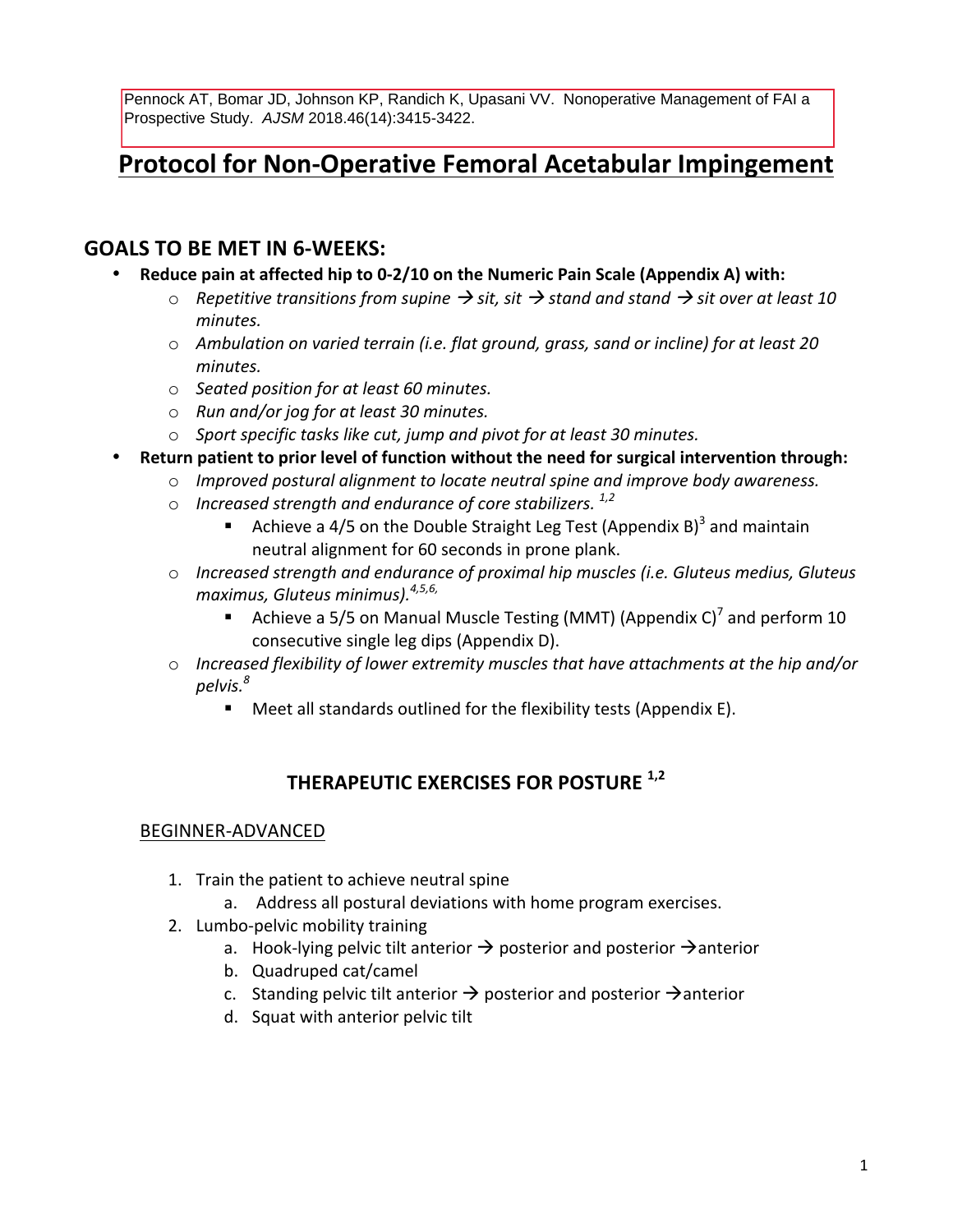## **THERAPEUTIC EXERCISES FOR CORE STABILIZATION 1,2**

#### BEGINNER

- 1. Transverse abdominus (TrA) recruitment
	- a. Breathing with abdominal draw in maneuver
- 2. Multifidus (MTF) recruitment
	- a. Prone posterior pelvic tilt with unilateral lower extremity elevation
- 3. TrA & MTF engagement with lower and/or upper extremity movement
	- a. Single knee fall out
	- b. March
	- c. Heel slide
- INTERMEDIATE
	- 1. Bird-dog
		- a. Upper extremities only
		- b. Lower extremities only
		- c. Contralateral upper and lower extremity
	- 2. Plank
		- a. Weight bear through hands and toes
		- b. Weight bear through elbows and toes
	- 3. Swiss ball (SB) kneeling upper extremity roll-out

#### ADVANCED

- 1. Rotational stability activities
	- a. Seated
		- i. Stable surface
		- ii. Unstable surface
	- b. Kneeling
		- i. Stable surface
		- ii. Unstable surface
	- c. Standing
		- i. Stable surface
		- ii. Unstable surface
- 2. Rotational mountain climbers

## **THERAPEUTIC EXERCISES FOR PROXIMAL STRENGTHENING: 4,5,6**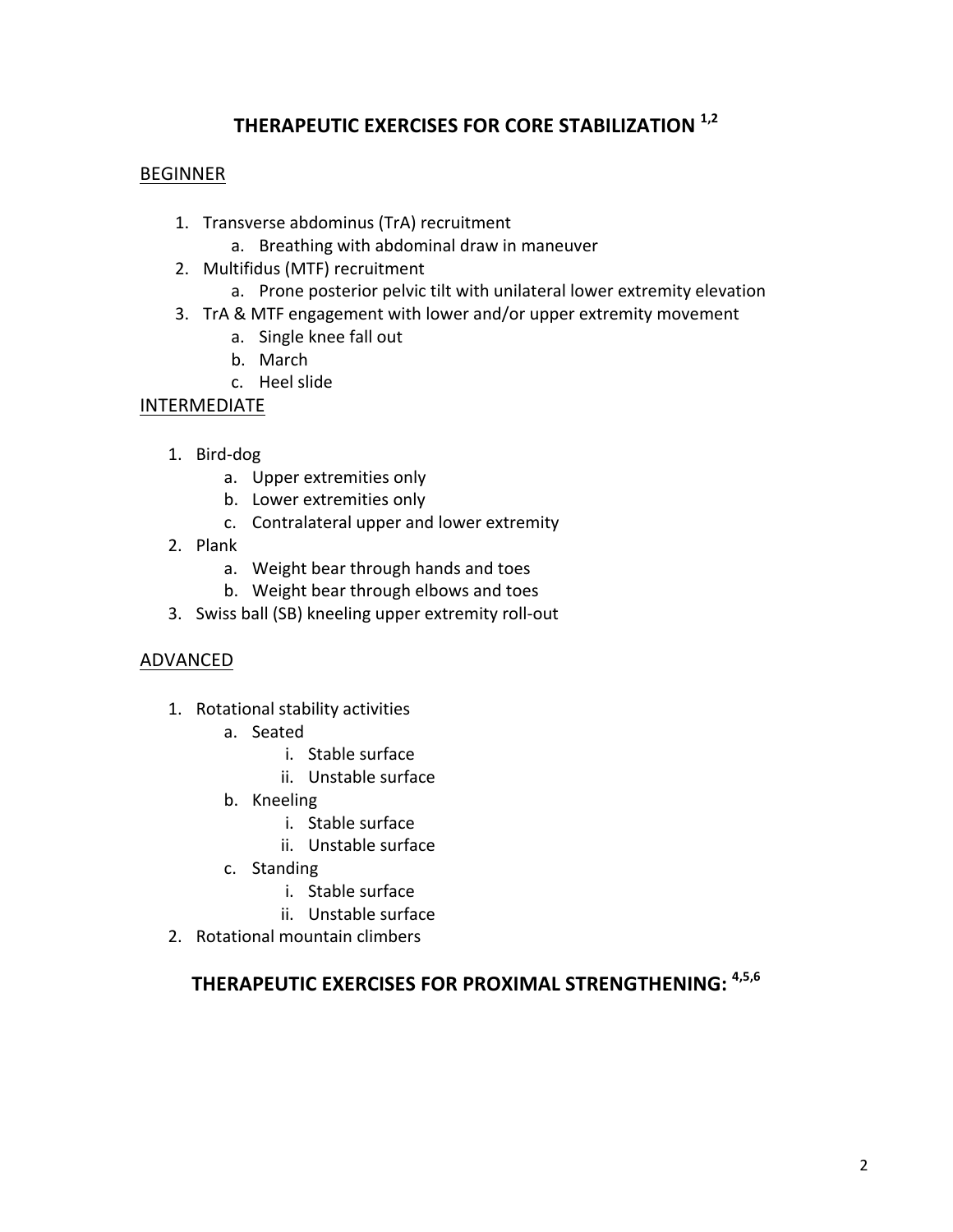## BEGINNER

- 1. Clamshell (hip flexed either 30 or 60 degrees)
- 2. Side-lying hip abduction to 30 degrees
- 3. Double leg bridge

#### INTERMEDIATE

- 1. Standing single leg balance (hip flexed to 20 degrees)
	- a. Maintain neutral pelvis with no movement:
		- i. Stable surface
		- ii. Unstable surface
	- b. Maintain neutral pelvis with hip abduction, extension, and flexion
		- i. Stable surface
		- ii. Unstable surface
		- iii. Progress to resisted
- 2. Lateral band walks (knees and hips 30 degrees of flexion)
- 3. Lunges (<90 degrees hip flexion)
	- a. Forward
	- b. Lateral
	- c. Transverse
- 4. Single leg bridge

## ADVANCED

- 1. Single leg squats
- 2. Single leg deadlift
- 3. Double and single limb plyometrics (specific to PLOF)
	- a. Forward
	- b. Lateral
	- c. Transverse
- 4. Agility drills
	- a. Forward
	- b. Lateral
	- c. Transverse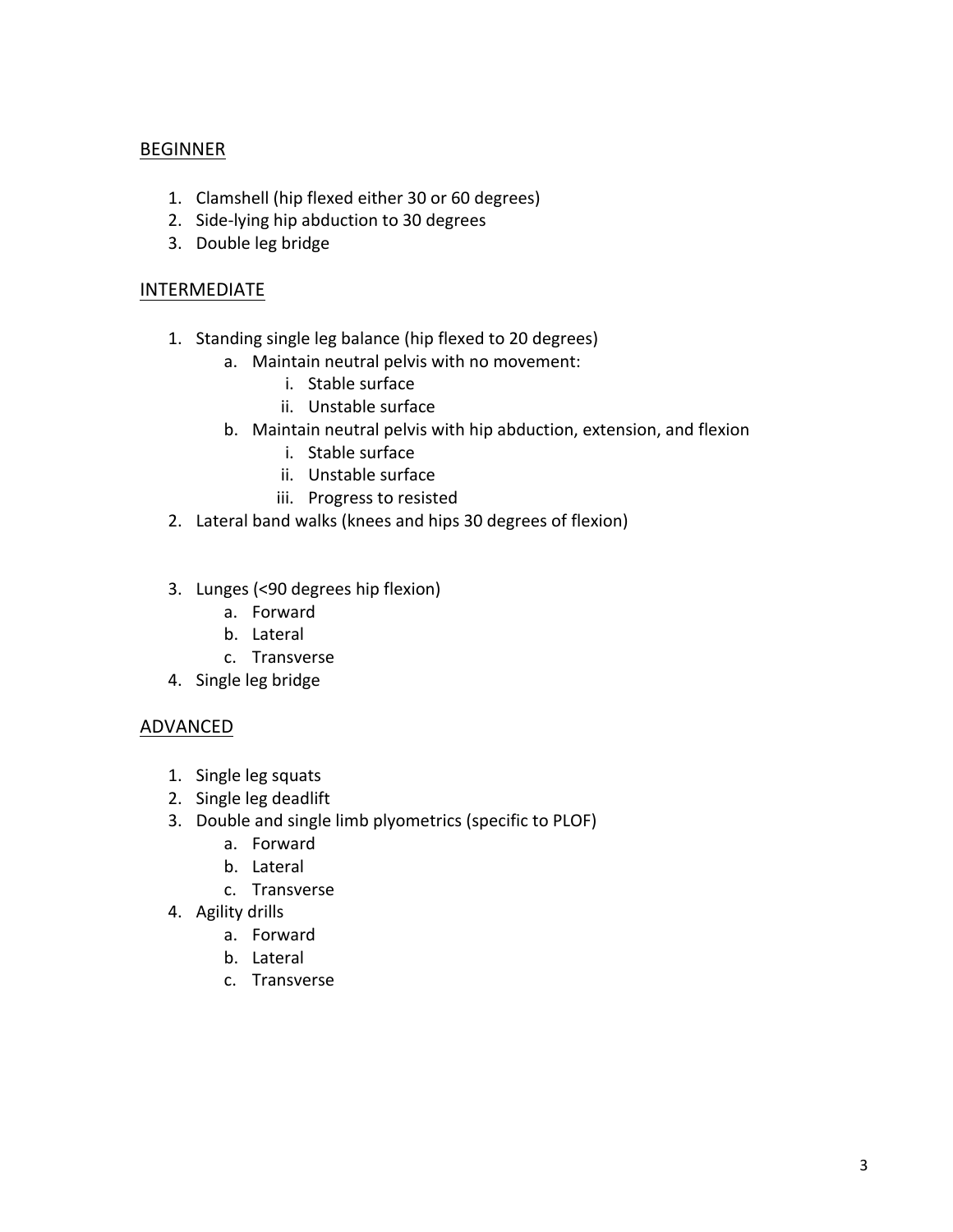# **THERAPEUTIC EXERCISES FOR LOWER EXTREMITY FLEXIBILITY: <sup>8</sup>**

#### STATIC STRETCHING

- 1. Hamstring
- 2. Gastrocenmius
- 3. Piriformis
- 4. Quadriceps
- 5. Iliotibial band
- 6. Hip adduction
- 7. Double knee to chest

#### DYNAMIC STRETCHING

- 1. Toy Soldier
- 2. Hip internal rotation
- 3. Hip external rotation
- 4. Butt kicks
- 5. High knees
- 6. Spider walk
- 7. Inch Worm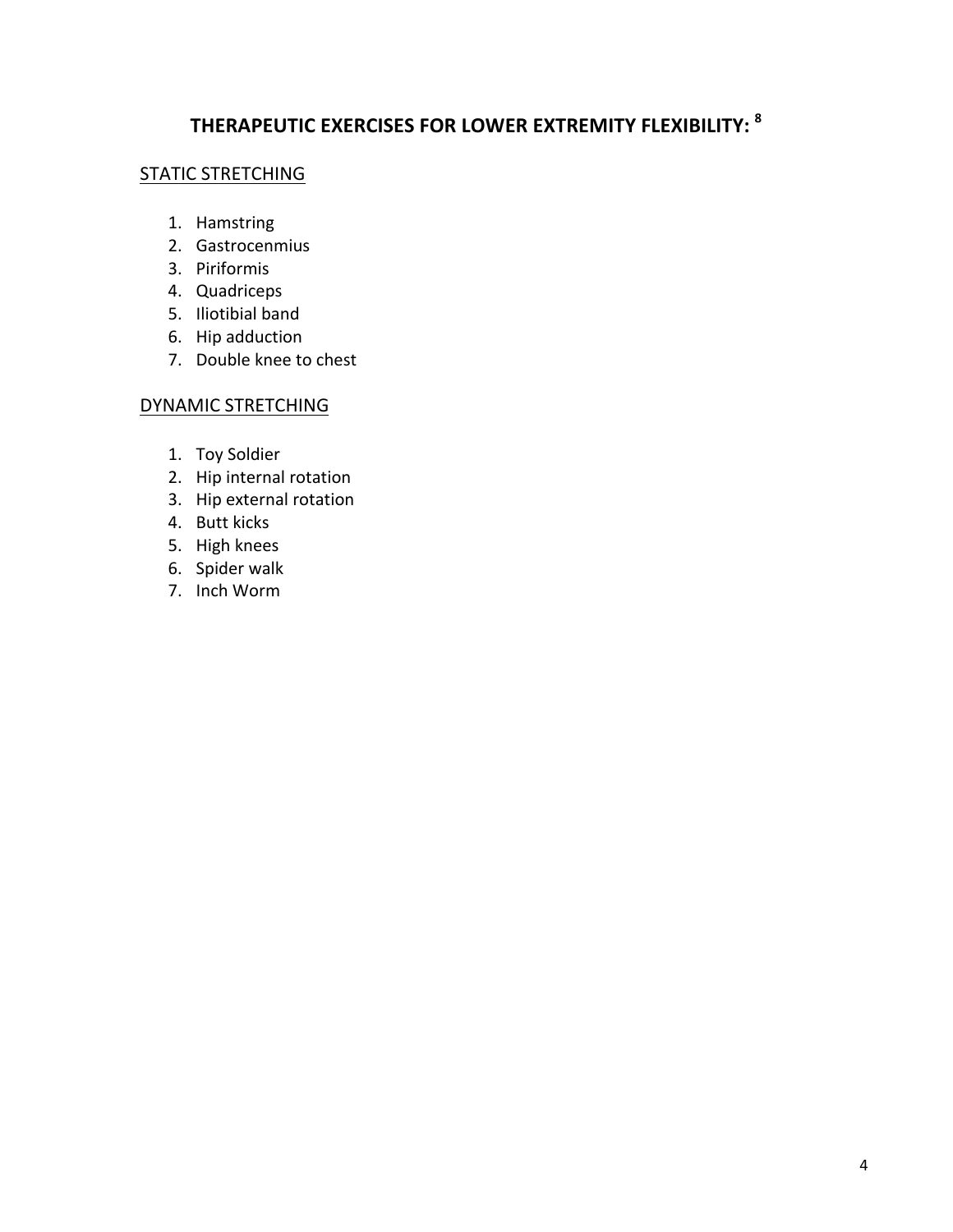## **APPENDIX**

A: Numeric Pain Scale: Numeric scale, 0-10, for subjective pain report. (0= no pain, 10= worst Imaginable pain)

### **B: Double Straight Leg Raise Test:**<sup>3</sup>

To assess core strength on a graded scale of 0-5. Place a stabilizer cuff beneath lower lumber spine and inflate to 40 mmHg. Patient will be supine and examiner will bring his/her legs to 90 degrees of hip flexion. Examiner will release the legs as patient slowly lowers the legs. Patient is graded at the angle where the pressure is below 40 mmHg.

5: 0-15 degrees

4: 16-45

3: 46-75

2: 75-90

1: unable to hold posterior pelvic tilt

## **C**: MMT Testing: <sup>7</sup>

Graded on 10-point  $+/-$  scale ranging from 0-5.

5: Normal (100%) – Complete ROM against gravity with maximal resistance

4: Good (75%) – Complete ROM against gravity with moderate resistance

 $3+$ : Fair  $(+)$  – Complete ROM against gravity with minimal resistance

3: Fair (50%) – Complete ROM against gravity

3-: Fair  $(-)$  – Some but not complete ROM against gravity

 $2+$ : Poor  $(+)$  – Initiates motion against gravity

2: Poor (25%) – Complete ROM gravity eliminated

2-: Poor  $(-)$  – Initiates motion if gravity is eliminated

1: Trace – Evidence of slight contractility but no joint motion

0: Zero - No contraction palpated

Testing positions outlined below.

Gluteus Medius: Sidelying with leg in 10-15 degrees of hip extension in neutral rotation Gluteus Maximus: Prone with 90 degrees knee flexion and 10 degrees hip extension Gluteus Minimus: Sidelying with leg in 10-15 degrees of hip flexion in neutral rotation

**D: Single Leg Dips:** Line chair to popliteal fossa. Patient must perform 10 consecutive dips with butt tap on surface. Maintain good alignment without genu valgum, Trendelenburg or instability. Activity must be pain-free.

## **E**: **Flexibility Special Tests**: 8

-Hamstrings: Passively flex the hip to 90 degrees. Maintain hip at 90 degrees flexion. Passively extend the knee as far as possible. Hamstrings are restricted if lacking greater than 20 degrees of knee extension.

-Thomas test (Rectus femoris, iliopsoas and iliotibial band (ITB): Negative test will be indicative of prior rectus femoris, iliopsoas and ITB length.

-Ober's Test (Iliotibial band): Negative test will be indicative of proper ITB length.

-Piriformis: In supine passively flex the hip to 90 degrees and externally rotate the leg. Piriformis is restricted if lacking greater than 40 degrees.